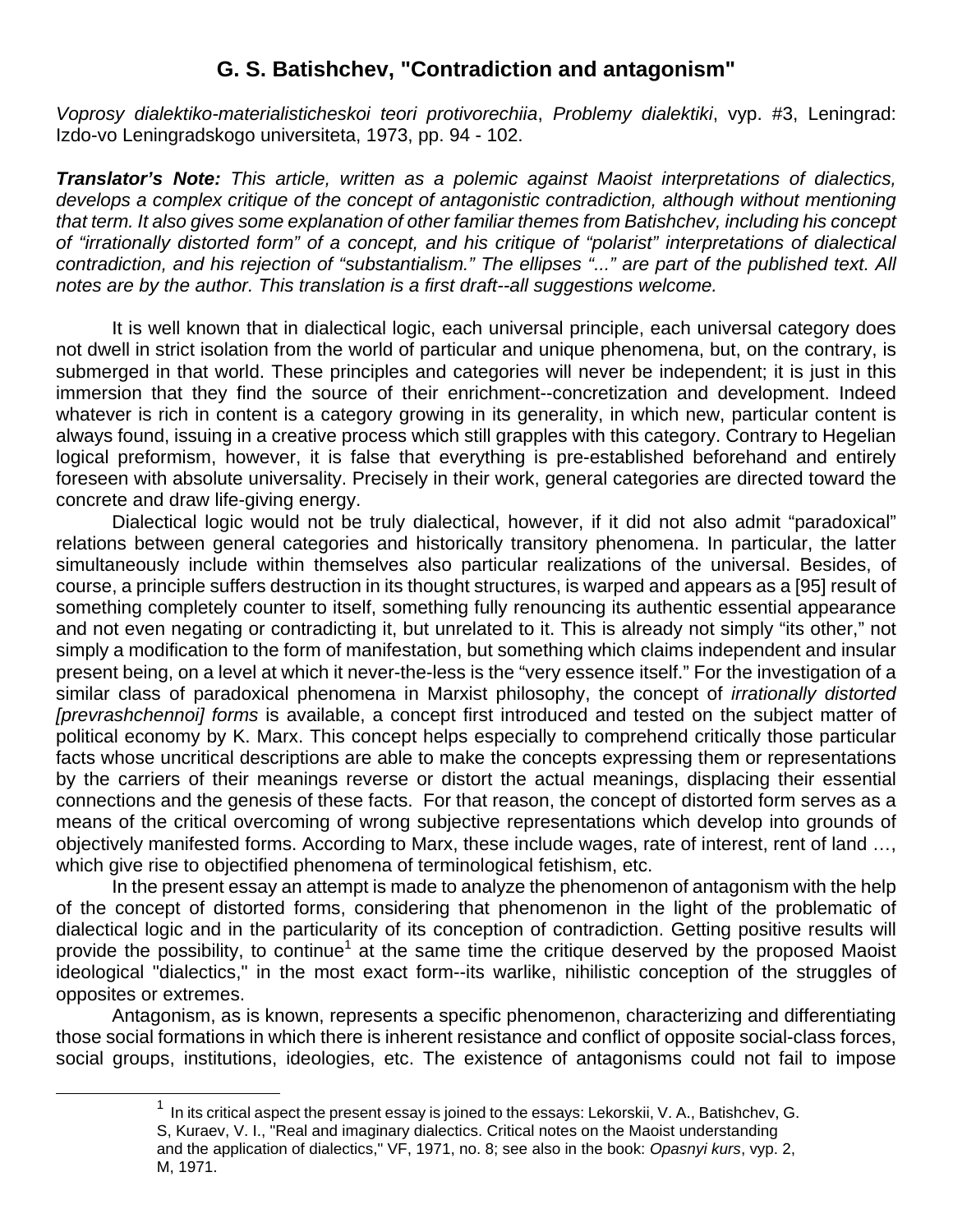essential impressions on all aspects of social-human, cultural development in the tendencies of many centuries, and, finally receives different--both apologetic and critical--expression in class consciousness, in religious representations, and in systematic constructions of worldviews. [96] At the same time as differences and fierce hostilities about this or that were ideally reproduced and defended in conservative and reactionary views of world antagonisms, the most progressive worldviews (beginning with critical-utopian views) are always inspired by the aim of breaking with antagonism in human existence. It is another matter that in the search for means and practical realizations of ways for the resolution of this social task, the foremost thinkers often become prisoners of that same "logic" of world antagonism against which they ardently struggle.

 Marxism is connected particularly with critical-progressive traditions, preeminently bequeathing the historical task of overcoming world antagonisms, along with their ideological symptoms--a cult of force, nihilistic destruction, preaching eternal animosity, unending and all-devouring wars of polar extremes. Only from the standpoint of this task is it possible to truly conceive the place and significance of the concept of "antagonism," as it exists in Marxism. Consequently, the general spiritual climate, inherited and developed by Marxism, its methodological principles, its worldview, and a logic rich in content--dialectics--have nothing in common either in its origin, its essence, or its general direction, with a nihilistic ideological universal hostility or general antagonism. The Marxist concept of "antagonism" is limited to a definite, concrete historical framework of applicability, but the main thing--and this main thing is not reduced to classification procedures and taxonomic organization--is especially critical and anti-nihilist in its inner content. To clarify the preceding it helps to analyze antagonism as a distorted form, an analysis which, however, presupposes a positive investigation of that which particularly undergoes transformation and appears as antagonism--that is, dialectical contradiction.

 The idea of contradiction as a deep, essential "dimension" of reality, as a category which arose in dialectics not by any subjective or ideological "generalization" of violent conflicts and enmity, nor by means of extrapolation to the whole world of someone's hostile mythological representations. It is true that in Heraclitus, the father of the idea of contradiction, it is possible to find the fragment: "War is father of all, monarch of all" (B53). But this is only an allegory, the meaning of which is deciphered adequately only in the context of the whole conception Ephesian philosophy. This conception is summarized in the image of "harmony of the lyre and the bow," symbolizing monism, but not any sort of dualism of hostile, antagonistic origin.

 The generalized ideology of universal militarism is dualistic. That is, it preaches the eternal opposition of two world sources, two absolutes, conducting an endless war between them: divine and demonic, the kingdom of light and the kingdom of darkness, universal plus and universal minus. In its very essence, this is a *religious-mythological* representation, which only in primitive (ancient) variants of Zoroastrianism and Manichaeism was able to play historically a relatively progressive role. Subsequently, the ideology of two sources inherently lost this progressive role. Conversely, the dialectical idea of contradiction, from the time of its origin and to the present, distinctly resists all mythologizing and all preaching of world-wide absolutes (whatever guise is adopted by the latter--personified forces or irrational archetypes, etc). This idea is the product of the pathos of sovereign-rational comprehension, not applying any absolutes in its creative direction which would stand above man and world, above culture and nature. An ideology of unending *fatalistic* militarism is this: everything is utterly fated, according to them, to be plunged in an infinite, world-wide war of absolutes, which splits each object into hostile extremes and inherently makes them only means in a war, in this senseless, all-absorbing current of mutual destruction. Nothing of genuine concreteness and genuine value is preserved in the world, unrelated to the service of negative, everything is subjugated to destructive goals, and everything is utilized.

 Conversely, the dialectical idea of contradiction, being oriented toward the penetration into logic of universal movement and development, is the logic of the cultural-historical process as an open process, by no means as a self-contained substantialist principle, and opens the world to man as free from all fatalism, from all pre-ordination and pre-establishment of new possibilities and results--as a world infused with a problematical character, as a field for true creativity.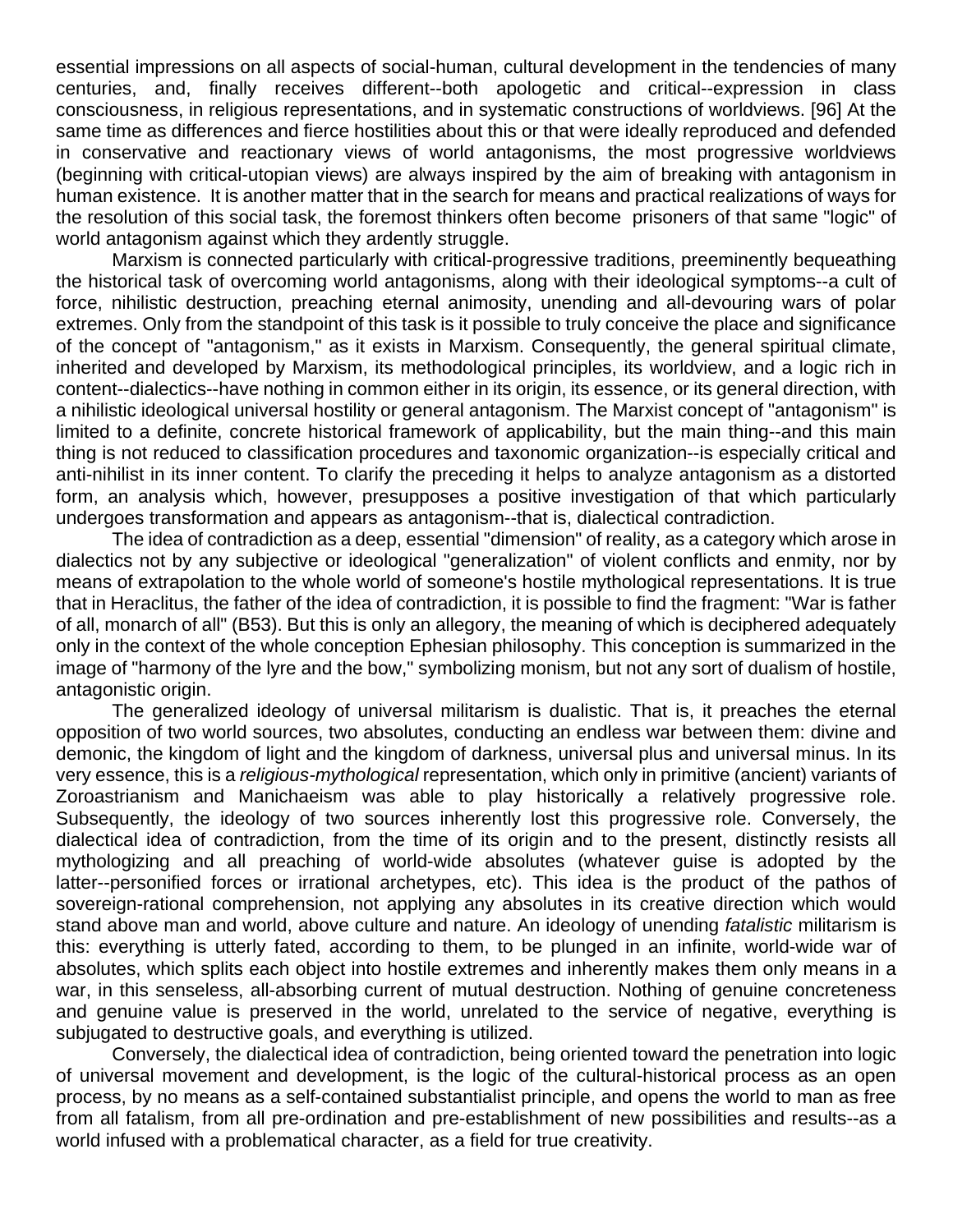The ideology of universal enmity is conservative and static; it depicts the world in an unsurmounted condition of "eternal return," eternal repetition of one and the same drama, since world-wide absolutes lead the struggle, in principle lacking any positive outcome. Particularly because they only oppose one another and are only hostile and destructive to one another, there cannot be anything in common between them, any resolution of conflict, and any synthesis of conflicting antitheses, which means there cannot be any new growth. Each temporary victory of one extreme attracts to itself the recreation of a split inside itself--a split into *the very same* polar extremes again. A universal minus follows each embodiment of universal plus always as a shadow; it is omnipresent and ineradicable; it is always a series, wherever it rushes--its machinations, the influence of its conductors are everywhere, as automatically germinating and reproducing in the very womb of the opposite plus. Then the world is also tormented by eternal fierce enmity, eternal war… "it is sufficiently evident, that this ancient mythology, a world pictured only in the gloomy [98] colors of a perpetual Saint Bartholomew's massacre..., can serve only as a means kindling insanity." <sup>2</sup>

 The idea of dialectical contradiction, on the other hand, is oriented to the comprehension of mutually penetrating opposites, to the resolution of acute antinomies in a creative process, in innovation, in creation. Dialectics is not the logic of nihilistic destruction, but the logic of creation, the logic *of synthesis*. Only from this point of view is it possible to truly conceive the expression "the unity and *struggle* of opposites": its meaning is not concerned with any subjective striving to spread to the whole world its own frame of mind of fierce hostility, and so to say, to ontologise its quarrelsome character. Its true meaning is included in the fact that each resolution of an antinomy is inseparable from its reproduction anew, and that the supposition of thesis and antithesis takes place in the form of relatively independent opposites, each of which is within itself completely antinomian, and the relationship of which only complicates the initial contradiction, and that, lastly, the resolution of an antinomy is impossible except by means of *synthesis*, i.e., enrichment and creation. It is highly essential that this general worldview, the dialectical-logical content of the concept of "struggle" (expressed allegorically) also gives the truest general criterion for the evaluation of social struggles--a criterion which is not taken in a figurative sense, but in a literal one: prior to being a struggle *against* something and someone, to the extent to which that is justified in this focus from the communist point of view, that struggle should be defined in its essential content, and especially defined positively as the struggle *for* synthesis, *for* creation, *for* polyphonic monism in the development of the cultural-historical process. It goes without saying that under this it is not possible for any barbarous motive and savage psychosis to be introduced into logic …

 However, in those stages of human history which did not get the qualification of antagonistic formations by accident, the most refined civilized modifications prosper fully, while well armed barbarism rages, inspired and manipulated by contemporary means of mass psychosis (racism, fascism, etc.). Here we come into collusion not with some foreign essence of these formations, capitalism in particular, but with lawful results of the immanent contradictions of this type sociality and the characteristic properties of the realization of these contradictions through alienation, objectification, and de-personalization of human agency. Marxist dialectics cannot remain unimpaired by the existence of these plagues. Dialectics has the means for the comprehension of and struggle with them in the concept of antagonism.

 First of all, opposites--including [99] forms of antagonism--always have something essential in common between them, otherwise it would not be possible for them to struggle; they always attract one another, otherwise they would not be able to contradict one another inside one whole; they carry in themselves each contradiction of this whole and in this sense "interpenetrate" one another…

 But the "cunning" of antagonism also consists just in this, that its immediate available being--antagonism as a phenomenon in itself--not only does not reveal this secret dialectics behind them, but also puts in its place a reverse picture: endowed with relative self-sufficiency, opposites within a whole *appear as if* they were *primordially* self-sufficient polar extremes, not having anything in common, not originating from any one process of genesis, which simply come into conflict *externally*.

<sup>2</sup> *Opasnyi kurs*, vyp. 2, M., 1971, s. 104.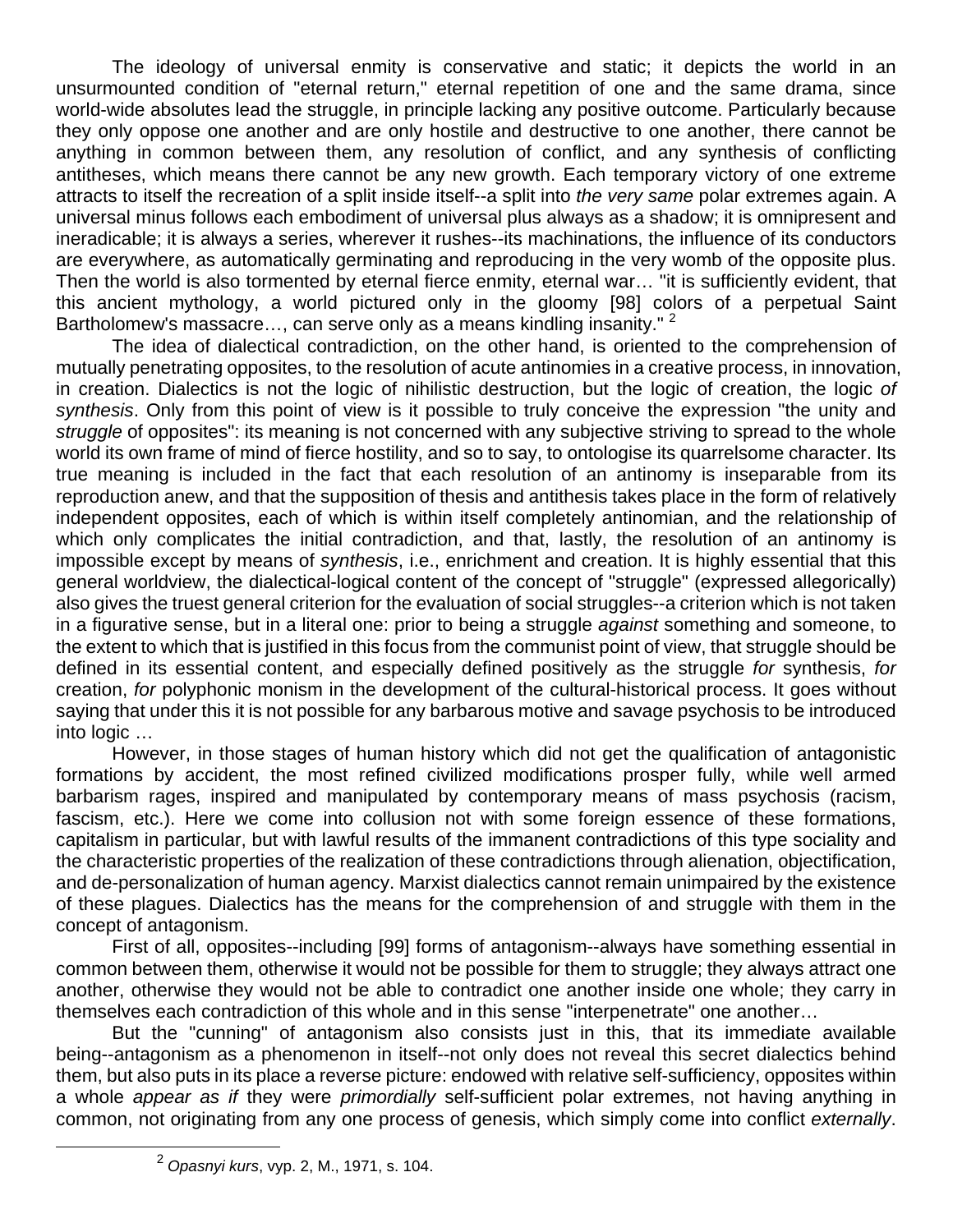On the surface of phenomena everything appears as the external relation of opposites not derived and dependent on the immanent contradictions which define them, but, on the contrary, all contradictions are derived from externally opposing opposites in the form of polar extremes and are only something introduced by these opposites in a non-contradictory whole. The negative character of this objective appearance, this objectively existing distorted form consists in what by reason of its real problems of real social development and social-class struggles can appear not as having a positive objective source and, consequently, having resolutions only together with positive resolutions of objective contradictions, but as something non-objective, an alien object, artificially imposed on it only from the outside--only by the imposition of antagonistic forces--*i. e*., "resolution" only by means of negative measures of counteraction or destruction. Positive problems with rich content disappear, as it were, with only one remaining negative artificial barrier, only one pseudo-problem allegedly requiring negative actions in order to remove, throw off, or eradicate the force giving rise to them. In place of dialectical problems come them superficially negative form so that they appear nothing less than tasks of a military type. And then even the very content and positive criteria of struggle *for* the resolution of problematic contradictions and, as a necessary result--*against* forces disturbing and opposing them which *seem* to be secondary effects and means with respect to the *negative* aspects of this struggle. In short the negative absorbs and suppresses the positive. Such is this distorted form, such is this phenomenon, taken in isolation and uncritically.

 It is always necessary to approach antagonism from the point of view of the logic of dialectical contradiction. If antagonism is admitted as superficially available being beyond something independently absolute, then it is impossible to truly conceive either antagonism itself or contradiction. In order not [100] to remain at the level of the distorted form, the investigation must on no account begin with it, but with its originating processes which are concealed from it, unrepresented in it and blotted out.

 The objective changeability of form, which presents itself as antagonism in relation to dialectical contradictions, includes within it the possibility of false representations and conceptions. To this possibility employs the ideology which wittingly absolutizes antagonism and explains contradiction itself in the image of distorted forms. Such is the ideology of the Maoists.

 In the Maoist interpretation the tendency is realized which arises and is based on the ground of erecting antagonism into a logical, worldview principle. This means that oppositions are considered just from the point of view of their allegedly primordial external contradiction<sup>3</sup>--as a dualism of two essences or world sources. The consistent carrying out such logic is committed not to allow any positive definition behind each of these sources, behind each of these polar extremes, in which these metaphysical sources are objectified under its "earthly" realization; here the positive definition would change its assumption of a certain concreteness within itself, unrelated to the inclusion in the confrontation of metaphysical absolutes, in their eternal war. Hence the pole itself is entirely characterized by the fact that it is directed *against* the other, against the counter-pole and exhausted by this characterization. The result is that the essence of the pole consists in its being as *anti-counter-pole*. Correspondingly also every property which is possessed by the pole is not taken as having the right to truly concrete and positive significance, and only as the *carrier* of official negative functions, as a medium, oriented to abstract negation of the other pole, to its destruction. Everything is only anti-counter-medium and nothing more... Such is the logic of antagonistic nihilism.

 According to this logic, every creation has a meaning only as dependent on a general negative task--destruction--and finds in the latter its criteria of resolution. Thus takes place the distinctive reduction of all positive conceptions to negative ones: creation--to destruction; finding--to deprivation;

 $3$  For example, in the essay "The theory of combining two in to one," especially dedicated to the negation of the dialectical idea of the unity of opposites and its vilification, dualism of extremes is presented as a counterweight to all those who "flog an absurdity, alleging that the unity of opposites means commonality." ("Hongqi" 2 March 1971. The essay was signed "authors of the group of revolutionary mass critics.")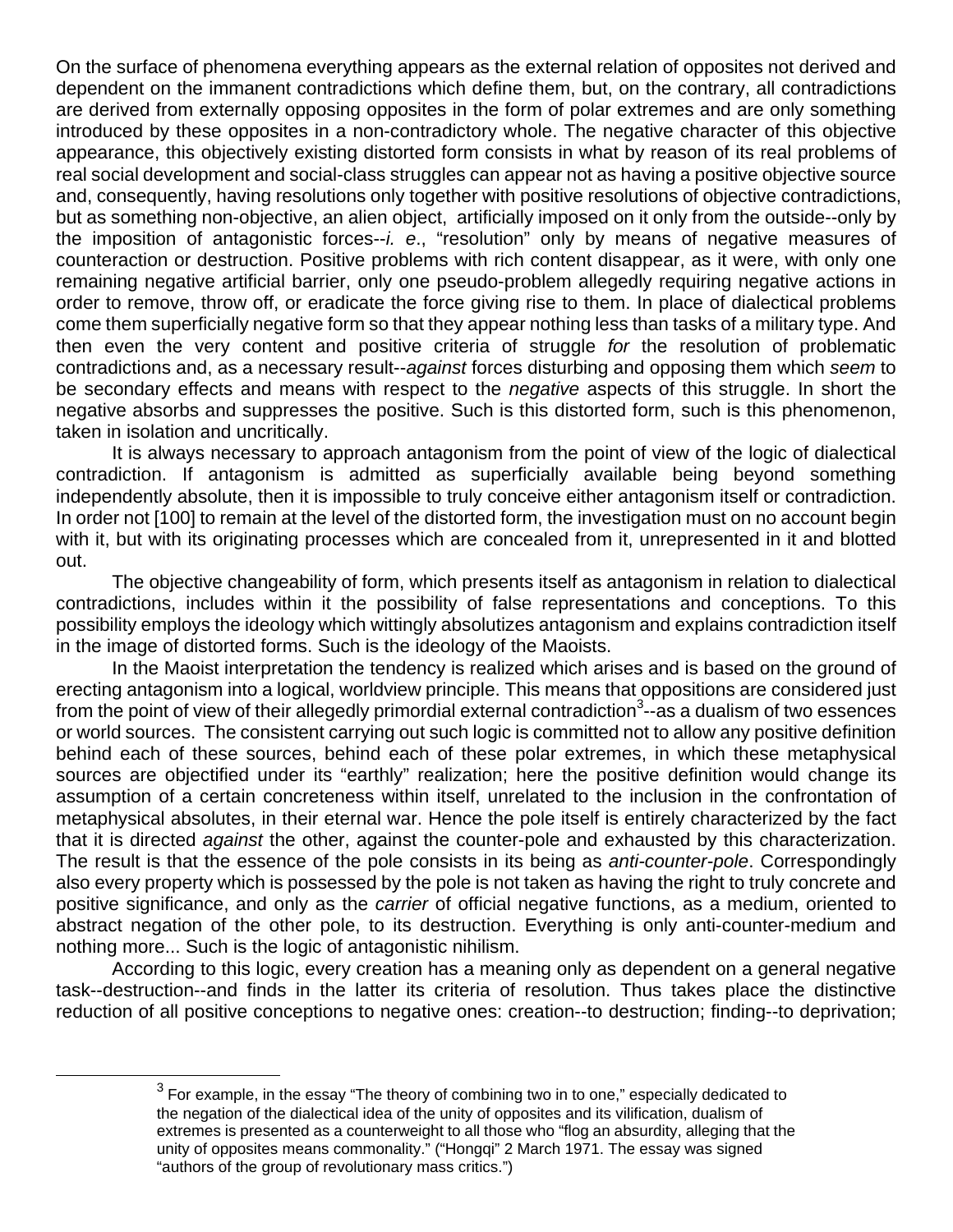perception--to refutation; value--to devaluation; solidarity--to cleavage, etc. Hence--tendencies to unlimited negation and *self-negation*, to renunciation of its particular content.

[101] As much as the negative function imposed on each concrete object--that is, to be the means of destruction, exposure, devaluation, and cleavage--can never be exhausted, to that extent must it at this or that stage, evidently or not, enter into contradiction with this function, and into this forceful transformation of it into a carrier of hostile forces, into something employed by the opposite pole. According to the logic of antagonistic nihilism, such an object is subject to unmasking and destruction. If such a sad fate is undergone by one object, the turn of another to discover its opposite and, consequently, hostility will also come. The peculiar mechanism of this works in such a way that some the contradictoriness and some problematical character constantly is brought out, to be discerned in it a symptom of hostile action or something irreconcilably alien, and object, including within itself contradictions and problems, being transferred from the categories of their properties into categories of phenomena which must be renounced and which should be destroyed. Once tuned to the logic of antagonistic nihilism, the mechanism must gradually destroy its own particular properties and, in the final result, fully destroy itself. But all this is so, certainly, only among abstractions, in which real tendencies are seen in the latter features and reveal themselves completely. In concrete activity the tendencies of antagonistic nihilism and its "logic" do not exist in isolation, but interconnected with a multiplicity of other factors. And nevertheless we have observed also in life the Maoist application of this "logic:" the devastating tornado of the "Great Leap Forward" and the explosions of the "Cultural Revolution" stroll around China and leave behind themselves so many footprints.

 Summary of results: Antagonism is not simply a particular, historically organized form of realization and manifestation of contradictions, but is also a distorted form--in the strict Marxist' sense. It is insufficient to produce a concept of antagonism in localized taxonomic frameworks and not release it from these frameworks; consistent dialectical analysis of "curbing" this phenomenon inside these organizing frameworks is still completely necessary as well. In each case, in each situation, the fact of antagonism, if it takes place there, should not only not be interpreted expansively, $4$  not be allowed to be extrapolated beyond its limits, but also in general should not be considered as an independent phenomenon. Revealing the distorted form in the fact of antagonism and depriving it of its alleged independence, we expose it to *reexamination* from the point of view of the dialectics of contractions and set up the concept of antagonism [102] under *strict methodological control* of this dialectics. Only such control is able to reliably stave off an uncritical portrayal and construction of antagonisms, and closes the way to erecting them into world view principles. Such control confronts destructiveness and nihilism alien to Marxist dialectics.

 Everything that was said above certainly does not mean that the role of the concept of antagonism can be disparaged or negated. On the contrary this role has been incontestable and remains great. Precisely with the help of this concept, connected within a system of other necessary concepts, Marxist science has revealed and continues to reveal specific properties in the relation between opposites proper to those social formations which are deservedly called antagonistic. Exactly this concept serves the theoretical interpretation of all the sharpness of class contradictions and irreconcilable conflicts, of all the heat of class struggle in the formations named, in particular under capitalism. This concept, however, in so far as it figures in its particular place of this sort, remains only a *subordinate means*. In no way is it possible to release it from the methodological control and from subjection to universal principles and the spirit of dialectics, in particular, the logic of removal and resolution of contradictions. And this is related both to the investigation and the evaluation of historical phenomena, as well as to the task of the struggle of ideas with the opponents of Marxism. The concept of antagonism as a distorted form allows it to be seen clearly that the inner content of the Marxist class

 $4$  It should be kept in view that in the texts of the collected works of K. Marx and F. Engels the German terms "gegensätzlich" (literally "oppositional," containing opposites) is often translated inadequately as "antagonistic," which is not supported by a rigorous understanding of the subject.